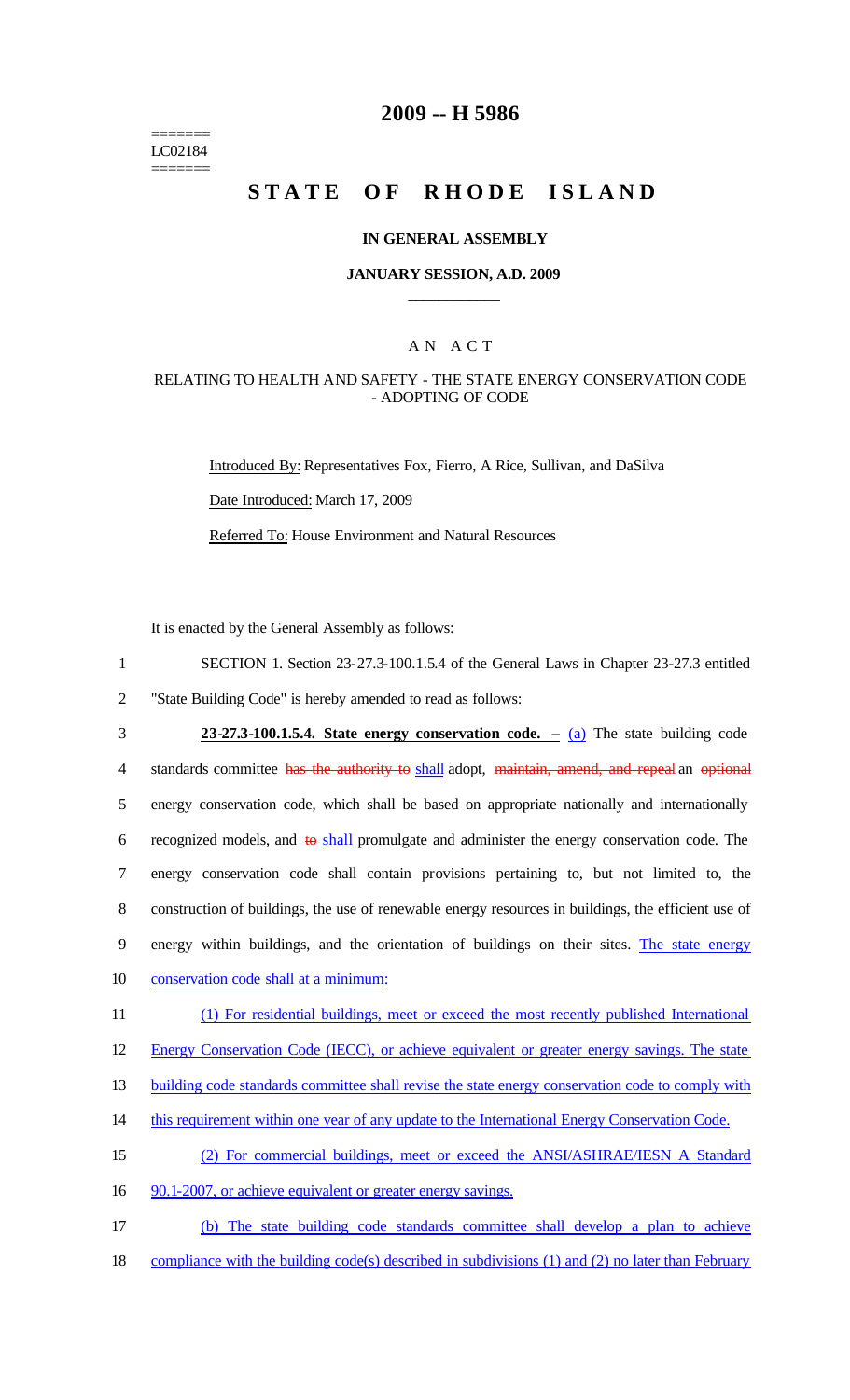- 1 17, 2017 in at least ninety percent (90%) of new and renovated residential and commercial
- building space in the state. Such plan shall include active training and enforcement programs and
- measurement of the rate of compliance each year.
- SECTION 2.

 Severability. If any provision of this section or the application thereof to any person or circumstances is held invalid, such invalidity shall not affect other provisions or applications of this section, which can be given effect without the invalid provision or application, and to this end the provisions of this section are declared to be severable. SECTION 3. This act shall take effect upon passage.

======= LC02184 ========